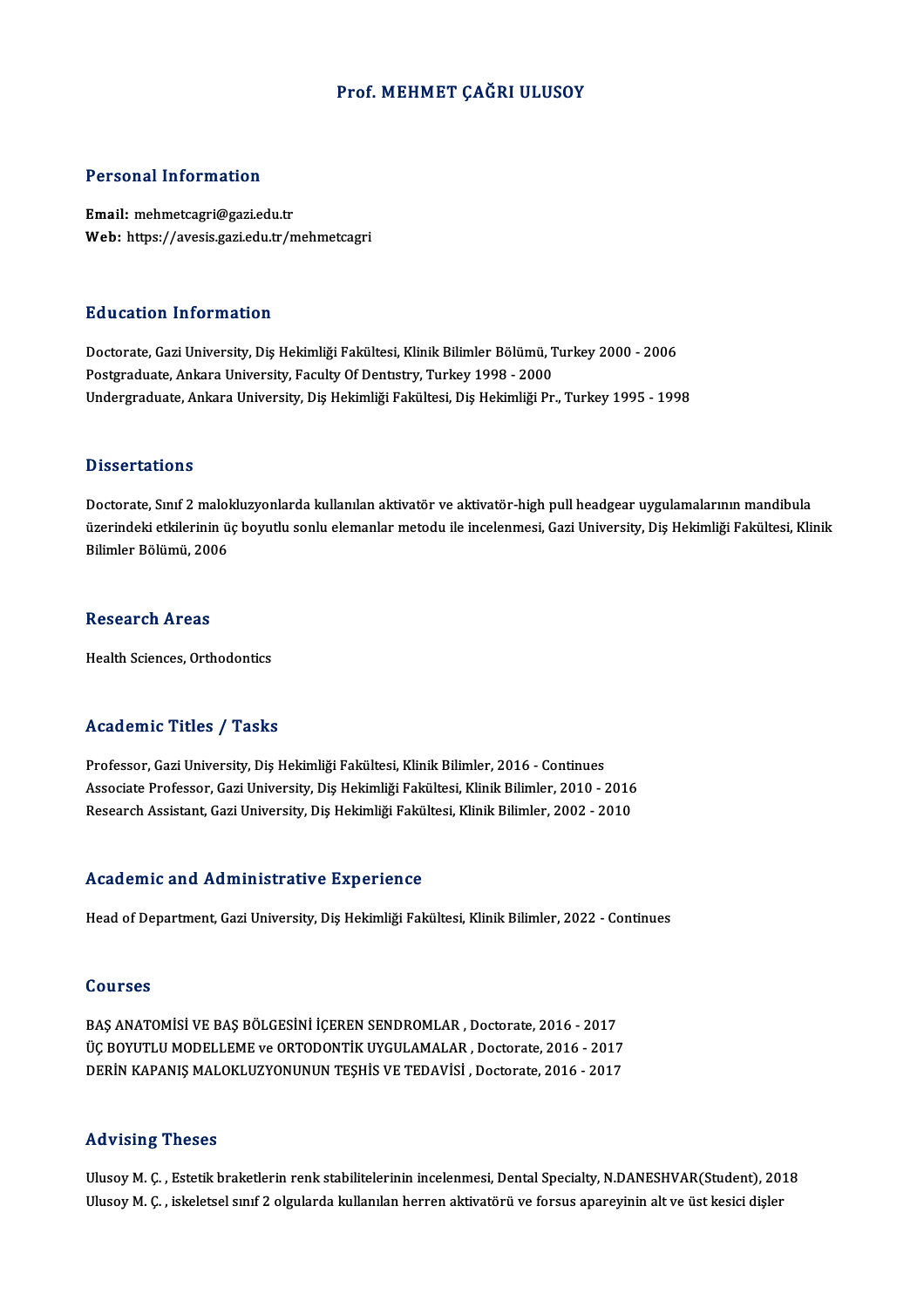üzerindeki etkilerinin karşılaştırılması, Dental Specialty, e.çankaya(Student), 2016

üzerindeki etkilerinin karşılaştırılması, Dental Specialty, e.çankaya(Student), 2016<br>ULUSOY M. Ç. , Tek taraflı posterior çapraz kapanış vakalarında maksiller genişletme için yeni bir uygulama: 3 boyutlu<br>sonlu elemenler st üzerindeki etkilerinin karşılaştırılması, Dental Specialty, e.çankaya(Student), 2016<br>ULUSOY M. Ç. , Tek taraflı posterior çapraz kapanış vakalarında maksiller genişletme için yeni bir uygulama: 3 boy<br>sonlu elemanlar stres ULUSOY M. Ç. , Tek taraflı posterior çapraz kapanış vakalarında maksiller genişletme için yeni bir uygulama: 3 boyutlu<br>sonlu elemanlar stres analizi ile uygulamanın etkinliğinin değerlendirilmesi, Doctorate, M.DOĞAN(Studen sonlu elemanlar stres analizi ile uygulamanın etkinliğinin değerlendirilmesi, Doctorate, M.DOĞAN(Student), 2016<br>ULUSOY M. Ç. , Maksiller dental darlıklarda labial ve lingual ortodonti ile yapılan ekspansiyonun alveoler kem ULUS<mark>(</mark><br>etkiler<br>2015<br>ULUS( etkilerinin üç boyutlu sonlu elemanlar stres analizi (SESA) yöntemi ile incelenmesi, Doctorate, U.Kelahmet(Student),<br>2015<br>ULUSOY M. Ç. , New method for the placement of miniplates in mouth without surgical applications: Ev

2015<br>ULUSOY M. Ç. , New method for the placement of miniplates in mouth without surgical application:<br>application with 3-dimensional finite element stress analysis, Doctorate, V.AYKAÇ(Student), 2013 application with 3-dimensional finite element stress analysis, Doctorate, V.AYKAÇ(Student), 2013<br>Jury Memberships

**Jury Memberships**<br>Appointment Academic Staff, Appointment Academic Staff, Kütahya Sağlık Bilimleri Üniversitesi, January, 2021<br>Appointment Academic Staff, Appointment Academic Staff, Geri Üniversitesi, September, 2020. Jury Tremberdmpe<br>Appointment Academic Staff, Appointment Academic Staff, Kütahya Sağlık Bilimleri Üniversites<br>Appointment Academic Staff, Appointment Academic Staff, Gazi Üniversitesi, September, 2020<br>Appointment Academic Appointment Academic Staff, Appointment Academic Staff, Kütahya Sağlık Bilimleri Üniversites<br>Appointment Academic Staff, Appointment Academic Staff, Gazi Üniversitesi, September, 2020<br>Appointment Academic Staff, Appointmen Appointment Academic Staff, Appointment Academic Staff, Gazi Üniversitesi, September, 2020<br>Appointment Academic Staff, Appointment Academic Staff, Gazi Üniversitesi, November, 2018<br>Appointment Academic Staff, Appointment A Appointment Academic Staff, Appointment Academic Staff, Gazi Üniversitesi, November, 2018 Appointment Academic Staff, Appointment Academic Staff, Mersin Üniversitesi, January, 2017

# Appointment Academic Starr, Appointment Academic Starr, Mersin Universitesi, January, 2017<br>Articles Published in Journals That Entered SCI, SSCI and AHCI Indexes

| Articles Published in Journals That Entered SCI, SSCI and AHCI Indexes |                                                                                                                                             |
|------------------------------------------------------------------------|---------------------------------------------------------------------------------------------------------------------------------------------|
| L                                                                      | Effect of Orthodontic Brackets on the Accuracy of Apex Locators: A Pilot Study<br>Genç Şen Ö., Atasoy Ulusoy Ö. İ., Paltun Y., Ulusoy M. Ç. |
|                                                                        | BIOMED RESEARCH INTERNATIONAL, vol.1, no.1, pp.1-4, 2021 (Journal Indexed in SCI)                                                           |
| П.                                                                     | Virgin Olive Oil, Soybean Oil, and Hank's Balanced Salt Solution Used as Storage Media on                                                   |
|                                                                        | Periodontal Ligament Cell Viability.                                                                                                        |
|                                                                        | ATASOY ULUSOY Ö. İ., Ekici M. A., ALAÇAM T., BARIŞ E., Ulusoy C.                                                                            |
|                                                                        | Pediatric dentistry, vol.41, no.6, pp.485-488, 2019 (Journal Indexed in SCI Expanded)                                                       |
| III.                                                                   | A new method for the treatment of unilateral posterior cross-bite: a three- dimensional finite                                              |
|                                                                        | element stress analysis study                                                                                                               |
|                                                                        | Ulusoy C., Dogan M.                                                                                                                         |
|                                                                        | PROGRESS IN ORTHODONTICS, vol.19, 2018 (Journal Indexed in SCI)                                                                             |
| IV.                                                                    | A practical formula for determining growth                                                                                                  |
|                                                                        | TÜRKÖZ Ç., KAYGISIZ E., Ulusoy C., Ates C.                                                                                                  |
|                                                                        | DIAGNOSTIC AND INTERVENTIONAL RADIOLOGY, vol.23, no.3, pp.194-198, 2017 (Journal Indexed in SCI)                                            |
| V.                                                                     | Changes in airway dimensions and hyoid bone position following class II correction with forsus                                              |
|                                                                        | fatigue resistant device                                                                                                                    |
|                                                                        | CANIGÜR BAVBEK N., BALOŞ TUNCER B., TÜRKÖZ Ç., Ulusoy C., TUNCER C.                                                                         |
|                                                                        | CLINICAL ORAL INVESTIGATIONS, vol.20, no.7, pp.1747-1755, 2016 (Journal Indexed in SCI)                                                     |
| VI.                                                                    | Effects of a newly designed orthodontic miniplate platform for elevating the miniplate over the                                             |
|                                                                        | gingiva: A 3-dimensional finite element analysis                                                                                            |
|                                                                        | Aykac V., Ulusoy C., TÜRKÖZ Ç.                                                                                                              |
|                                                                        | AMERICAN JOURNAL OF ORTHODONTICS AND DENTOFACIAL ORTHOPEDICS, vol.148, no.1, pp.110-122, 2015                                               |
|                                                                        | (Journal Indexed in SCI)                                                                                                                    |
| VII.                                                                   | Effects of reverse headgear on pharyngeal airway in patients with different vertical craniofacial                                           |
|                                                                        | features                                                                                                                                    |
|                                                                        | BALOS TUNCER B., Ulusoy C., TUNCER C., TÜRKÖZ Ç., KALE VARLIK S.                                                                            |
|                                                                        | BRAZILIAN ORAL RESEARCH, vol.29, no.1, 2015 (Journal Indexed in SCI)                                                                        |
| VIII.                                                                  | Evaluation of airway dimensions and changes in hyoid bone position following class II functional                                            |
|                                                                        | therapy with activator                                                                                                                      |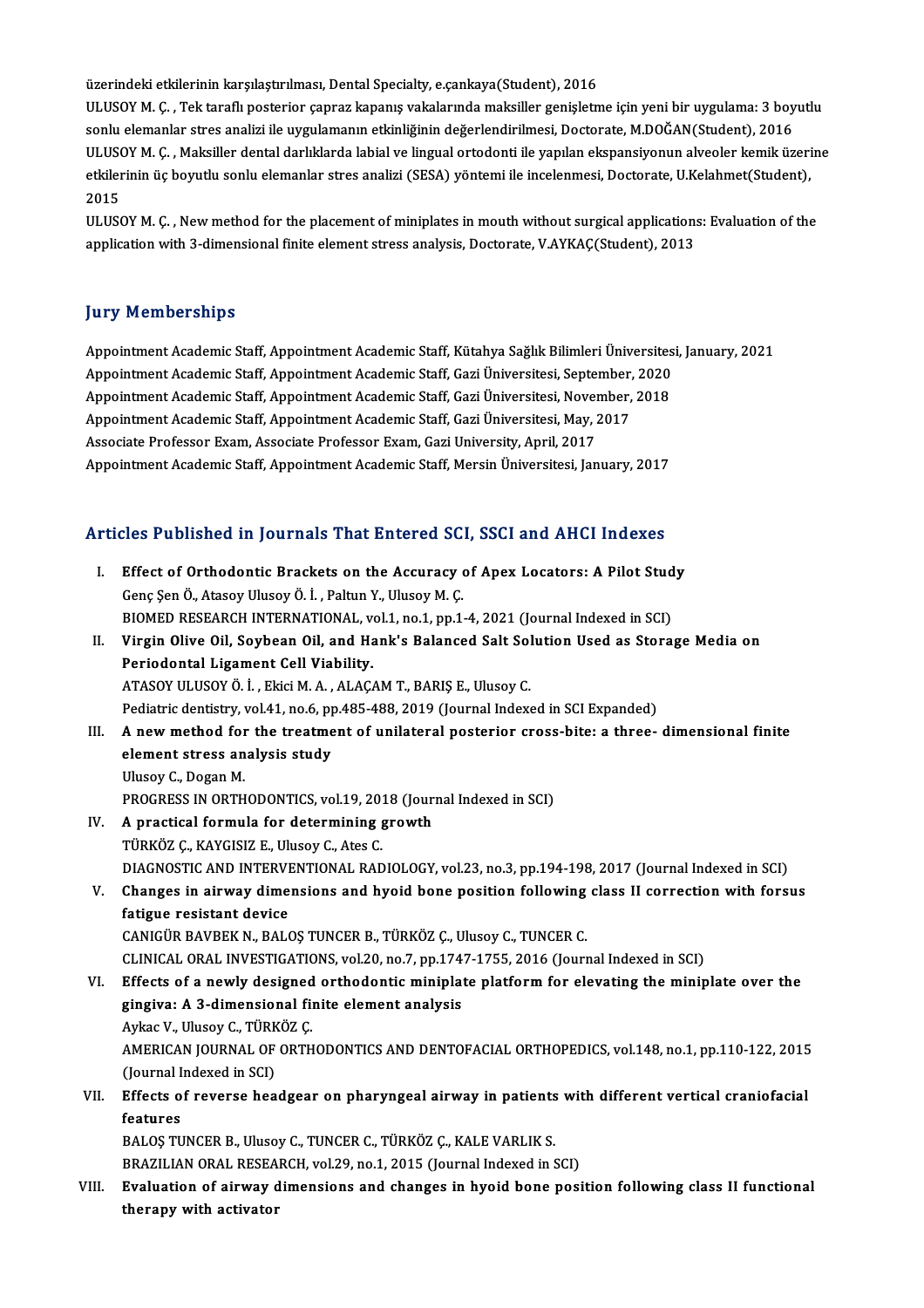ULUSOYM. Ç., CANIGÜR BAVBEK N., BALOŞ TUNCER B., TUNCER C., TÜRKÖZ Ç., Gencturk Z. ACTAODONTOLOGICASCANDINAVICA,vol.72,no.8,pp.917-925,2014 (Journal Indexed inSCI) ULUSOY M. Ç. , CANIGÜR BAVBEK N., BALOŞ TUNCER B., TUNCER C., TÜRKÖZ Ç., Gencturk Z.<br>ACTA ODONTOLOGICA SCANDINAVICA, vol.72, no.8, pp.917-925, 2014 (Journal Indexed in SCI)<br>IX. Effect of premolar extraction on mandibular t

- ACTA ODONTOLOGICA SC<br>Effect of premolar extr<br>TÜRKÖZ Ç., ULUSOY M. Ç.<br>ANCLE OPTHODONTIST Effect of premolar extraction on mandibular third molar impaction in y<br>TÜRKÖZ Ç., ULUSOY M. Ç.<br>ANGLE ORTHODONTIST, vol.83, no.4, pp.572-577, 2013 (Journal Indexed in SCI)<br>Evaluation of different enamel conditioning techniq
	- ANGLE ORTHODONTIST, vol.83, no.4, pp.572-577, 2013 (Journal Indexed in SCI)
- TÜRKÖZ Ç., ULUSOY M. Ç.<br>ANGLE ORTHODONTIST, vol.83, no.4, pp.572-577, 2013 (Journal Indexed in SCI)<br>X. Evaluation of different enamel conditioning techniques for orthodontic bonding<br>TÜRKÖZ Ç., ULUSOY M. Ç. Evaluation of different enamel conditioning techniques for orthodontic bonding<br>TÜRKÖZ Ç., ULUSOY M. Ç.<br>KOREAN JOURNAL OF ORTHODONTICS, vol.42, no.1, pp.32-38, 2012 (Journal Indexed in SCI)<br>Post treatment evaluation of a ma
- XI. Post-treatment evaluation of a magnetic activator device in Class II high-angle malocclusions Yuksel S., KAYGISIZ E., ULUSOY M. C., Keykubat A. KOREAN JOURNAL OF ORTHODONTICS, vol.42, no<br>Post-treatment evaluation of a magnetic act<br>Yuksel S., KAYGISIZ E., ULUSOY M. Ç. , Keykubat A.<br>FUROPEAN JOURNAL OF OPTHODONTICS vol.32 Post-treatment evaluation of a magnetic activator device in Class II high-angle malocclum<br>Puksel S., KAYGISIZ E., ULUSOY M. Ç. , Keykubat A.<br>EUROPEAN JOURNAL OF ORTHODONTICS, vol.32, no.4, pp.425-429, 2010 (Journal Indexed Yuksel S., KAYGISIZ E., ULUSOY M. Ç. , Keykubat A.<br>EUROPEAN JOURNAL OF ORTHODONTICS, vol.32, no.4, pp.425-429, 2010 (Journal Indexed in SCI)<br>XII. Bond strength of different bonding systems to the lingual surface enamel of
- EUROPEAN JOURNAL OF ORTHODONTICS, vol.32, no.4, pp<br>Bond strength of different bonding systems to the<br>TÜRKÖZ Ç., BALOŞ TUNCER B., ULUSOY M. Ç. , TUNCER C.<br>KOREAN JOURNAL OF ORTHODONTICS, vol.40, no.4, nn.3. Bond strength of different bonding systems to the lingual surface enamel of mandib<br>TÜRKÖZ Ç., BALOŞ TUNCER B., ULUSOY M. Ç. , TUNCER C.<br>KOREAN JOURNAL OF ORTHODONTICS, vol.40, no.4, pp.260-266, 2010 (Journal Indexed in SCI
- TÜRKÖZ Ç., BALOŞ TUNCER B., ULUSOY M. Ç. , TUNCER C.<br>KOREAN JOURNAL OF ORTHODONTICS, vol.40, no.4, pp.260-266, 2010 (Journal Indexed<br>XIII. The effect of herbal teas on the shear bond strength of orthodontic brackets<br>ULUSOY KOREAN JOURNAL OF ORTHODONTI<br>The effect of herbal teas on the<br>ULUSOY M. C. , MÜJDECİ A., Gokay O.<br>FUROPEAN JOUPNAL OF ORTHODON The effect of herbal teas on the shear bond strength of orthodontic brackets<br>ULUSOY M. Ç. , MÜJDECİ A., Gokay O.<br>EUROPEAN JOURNAL OF ORTHODONTICS, vol.31, no.4, pp.385-389, 2009 (Journal Indexed in SCI)<br>COMPARISON OF EINIS

XIV. COMPARISON OF FINISHING AND POLISHING SYSTEMS FOR RESIDUAL RESIN REMOVAL AFTER<br>DEBONDING EUROPEAN JOU<br>COMPARISON<br>DEBONDING ULUSOYM.Ç. DEBONDING<br>ULUSOY M. Ç.<br>JOURNAL OF APPLIED ORAL SCIENCE, vol.17, no.3, pp.209-215, 2009 (Journal Indexed in SCI)<br>Effect of light sured filled sealant on shear bond strength of metal and seramis bre

ULUSOY M. Ç.<br>JOURNAL OF APPLIED ORAL SCIENCE, vol.17, no.3, pp.209-215, 2009 (Journal Indexed in SCI)<br>XV. Effect of light-cured filled sealant on shear bond strength of metal and ceramic brackets bonded<br>with a resin modifi JOURNAL OF APPLIED ORAL SCIENCE, vol.17, no.3<br>Effect of light-cured filled sealant on shear **h**<br>with a resin-modified glass ionomer cement<br>KALE VARLIK S. HUISOV M.C Effect of light-cured filled s<br>with a resin-modified glass<br>KALE VARLIK S., ULUSOY M. Ç.<br>AMERICAN IOURNAL OF ORTH with a resin-modified glass ionomer cement<br>KALE VARLIK S., ULUSOY M. Ç.<br>AMERICAN JOURNAL OF ORTHODONTICS AND DENTOFACIAL ORTHOPEDICS, vol.135, no.2, pp.194-198, 2009<br>(Journal Indoved in SCL)

KALE VARLIK S., ULUSOY<br>AMERICAN JOURNAL OF<br>(Journal Indexed in SCI) AMERICAN JOURNAL OF ORTHODONTICS AND DENTOFACIAL ORTHOPEDICS, vol.135, no.2, pp.194-198, 2<br>(Journal Indexed in SCI)<br>XVI. Effect of fluoride-releasing light-cured resin on shear bond strength of orthodontic brackets<br>TINGER

# (Journal Indexed in SCI)<br>Effect of fluoride-releasing light-cured<br>TUNCER C., BALOŞ TUNCER B., ULUSOY M. Ç.<br>AMERICAN IQURNAL OF OPTHODONTICS AN Effect of fluoride-releasing light-cured resin on shear bond strength of orthodontic brackets<br>TUNCER C., BALOŞ TUNCER B., ULUSOY M. Ç.<br>AMERICAN JOURNAL OF ORTHODONTICS AND DENTOFACIAL ORTHOPEDICS, vol.135, no.1, 2009 (Jour

TUNCE<br>AMERIO<br>in SCI)<br>Tompo AMERICAN JOURNAL OF ORTHODONTICS AND DENTOFACIAL ORTHOPEDICS, vol.135, no.1, 2009 (Journal<br>in SCI)<br>XVII. Temperature rise and shear bond strength of bondable buccal tubes bonded by various light<br>courses

in SCI)<br>XVII. Temperature rise and shear bond strength of bondable buccal tubes bonded by various light<br>sources sources<br>ULUSOY M. Ç. , Irmak O., BAĞIŞ Y. H. , ATASOY ULUSOY Ö. İ.<br>EUROPEAN JOURNAL OF ORTHODONTICS, vol.30, no.4, pp.413-417, 2008 (Journal Indexed in SCI)<br>Effects of Class II astivator and Class II astivator bish null bo

ULUSOYM.Ç. , IrmakO.,BAĞIŞY.H. ,ATASOYULUSOYÖ. İ.

ULUSOY M. Ç. , Irmak O., BAĞIŞ Y. H. , ATASOY ULUSOY Ö. İ.<br>EUROPEAN JOURNAL OF ORTHODONTICS, vol.30, no.4, pp.413-417, 2008 (Journal Indexed in SCI)<br>XVIII. Effects of Class II activator and Class II activator high-pull hea EUROPEAN JOURNAL OF ORTHODONTICS, vol.30, no.4, pp<br>Effects of Class II activator and Class II activator h<br>3-dimensional finite element stress analysis study<br>III USOV M.C., Dependeliler N Effects of Class II activator<br>3-dimensional finite elemer<br>ULUSOY M. Ç. , Darendeliler N.<br>AMERICAN IOURNAL OF OPTH 3-dimensional finite element stress analysis study<br>ULUSOY M. Ç. , Darendeliler N.<br>AMERICAN JOURNAL OF ORTHODONTICS AND DENTOFACIAL ORTHOPEDICS, vol.133, no.4, 2008 (Journal Indexed<br>in SCD

ULUSO'<br>AMERI(<br>in SCI)

# Articles Published in Other Journals

rticles Published in Other Journals<br>I. Effects of Tooth Brushing and MouthWashing on Leaching Bisphenol A Levels From an Orthodontic<br>Adhesive: An In Vitre Study Effects of Tooth Brushing an<br>Adhesive: An In Vitro Study<br>Arelan B, Vit DiBiM E, BODUR G Effects of Tooth Brushing and MouthWashing on Leaching Bisphene<br>Adhesive: An In Vitro Study<br>Arslan B., YİLDİRİM E., BODUR O. C. , Tuncer B. B. , ULUSOY M. Ç. , TUNCER C.<br>Turkish Journal of Orthodontics vol 25, no 1, nn 27, Adhesive: An In Vitro Study<br>Arslan B., YİLDİRİM E., BODUR O. C. , Tuncer B. B. , ULUSOY M. Ç. , TUNCER C.<br>Turkish Journal of Orthodontics, vol.35, no.1, pp.27-32, 2022 (Refereed Journals of Other Institutions)<br>Termonlastik

Arslan B., YİLDİRİM E., BODUR O. C. , Tuncer B. B. , ULUSOY M. Ç. , TUNCER C.<br>Turkish Journal of Orthodontics, vol.35, no.1, pp.27-32, 2022 (Refereed Journals of Other Institutions)<br>II. Termoplastik pekiştirme apareyle Turkish Journal of Orthodontics, vol.<br>Termoplastik pekiştirme aparey<br>etkinliklerinindeğerlendirilmesi<br>CANICÜP PAVPEK N. TÜPKÖZ C. B4 Termoplastik pekiştirme apareylerinin transversalboyutların stabilite<br>etkinliklerinindeğerlendirilmesi<br>CANIGÜR BAVBEK N., TÜRKÖZ Ç., BALOŞ TUNCER B., TUNCER C., ULUSOY M. Ç.<br>esta edentelesise tursise vel 26, no 2, np 41,46

etkinliklerinindeğerlendirilmesi<br>CANIGÜR BAVBEK N., TÜRKÖZ Ç., BALOŞ TUNCER B., TUNCER C., ULUSOY M. Ç.<br>acta odontologica turcica, vol.36, no.2, pp.41-46, 2019 (Other Refereed National Journals)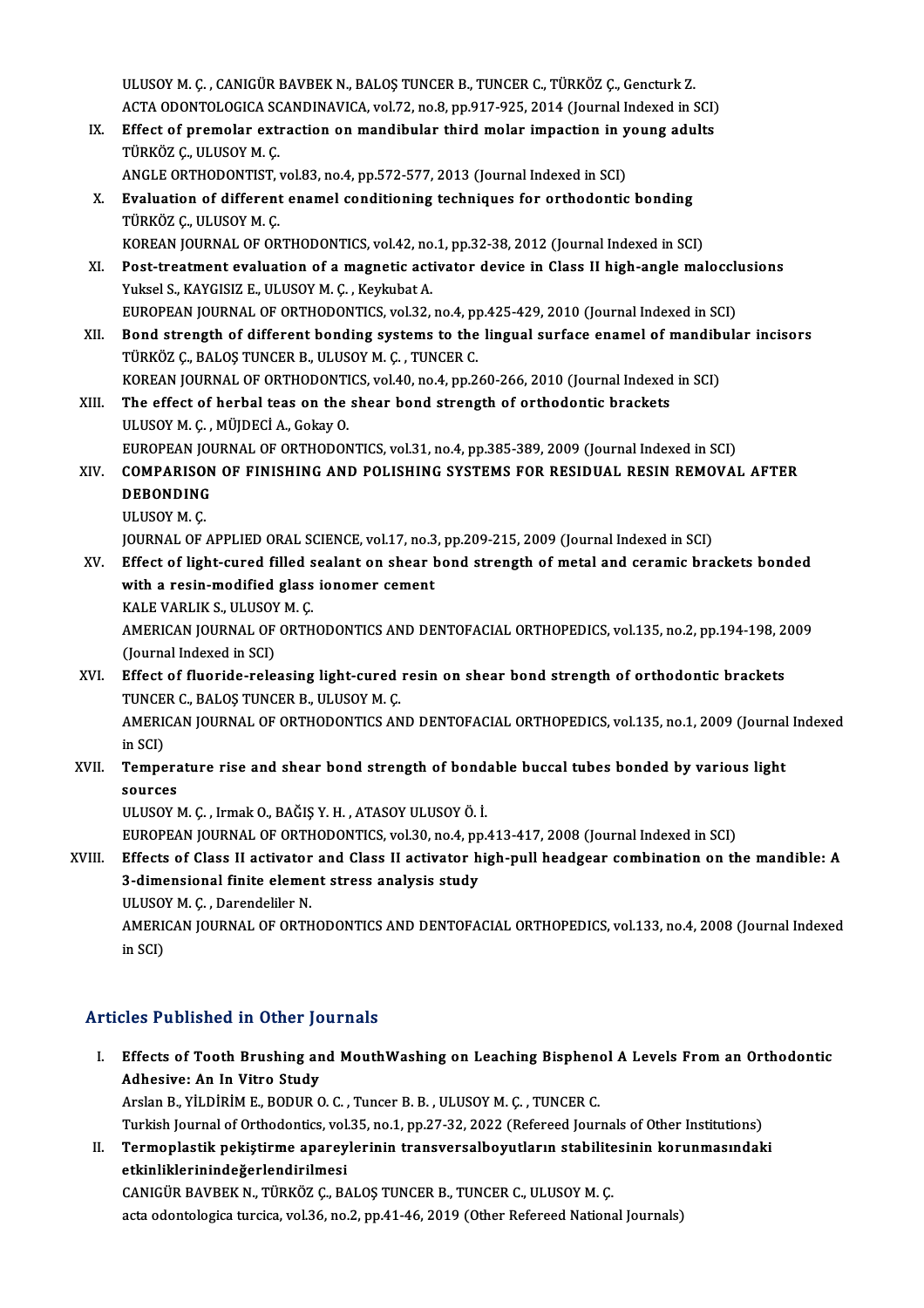| Ш.    | The Effects of Malocclusions on Craniomandibular Movements                                                                                                                               |
|-------|------------------------------------------------------------------------------------------------------------------------------------------------------------------------------------------|
|       | KELAHMET U., ULUSOY M. Ç.                                                                                                                                                                |
|       | Turkiye Klinikleri Journal of Dental Sciences, vol.24, no.2, pp.123-130, 2018 (Refereed Journals of Other                                                                                |
|       | Institutions)                                                                                                                                                                            |
| IV.   | Flor salan adeziv sistemler kullanılarak yapıştırılan ortodontik braket ve tüplerin bağlanma                                                                                             |
|       | kuvvetlerinin incelenmesi                                                                                                                                                                |
|       | ULUSOY M. Ç., TÜRKÖZ Ç., BALOŞ TUNCER B., TUNCER C., KALE VARLIK S.                                                                                                                      |
|       | ACTA ODONTOLOGICA TURCICA, 2013 (Refereed Journals of Other Institutions)                                                                                                                |
| V.    | Comparison of bond strength of metallic and ceramic orthodontic brackets to enamel An in vitro                                                                                           |
|       | study                                                                                                                                                                                    |
|       | TUNCER C., BALOȘ TUNCER B., ULUSOY M. Ç., TÜRKÖZ Ç., KALE VARLIK S.                                                                                                                      |
|       | ACTA ODONTOLOGICA TURCICA, 2013 (Refereed Journals of Other Institutions)                                                                                                                |
| VI.   | Sınıf 2 aktivatör tedavisinin dudak postürü ve kesici dişlerin konumları üzerine etkisinin uzun<br>dönem incelenmesi                                                                     |
|       | CANIGÜR BAVBEK N., TÜRKÖZ Ç., ULUSOY M. Ç.                                                                                                                                               |
|       | ACTA ODONTOLOGICA TURCICA, 2013 (Refereed Journals of Other Institutions)                                                                                                                |
| VII.  | Farklı yapıştırma ajanları kullanılarak mine yüzeyine yapıştırılan seramik ortodontik braketlerin                                                                                        |
|       | kesme bağlanma kuvvetlerinin karşılaştırılması İn vitro bir çalışma                                                                                                                      |
|       | TÜRKÖZ Ç., ULUĞ KAYGISIZ E., ULUSOY M. Ç.                                                                                                                                                |
|       | ANKARA ÜNIVERSITESI DIŞ HEKİMLIĞI FAKÜLTESI DERGISI, 2012 (Other Refereed National Journals)                                                                                             |
| VIII. | Değişik dik yön yüz büyüme paternine sahip iskeletsel sınıf 2 vakaların incelenmesi                                                                                                      |
|       | TÜRKÖZ Ç., ULUSOY M. Ç., BALOŞ TUNCER B., TUNCER C., KALE VARLIK S.                                                                                                                      |
|       | ANKARA ÜNIVERSİTESİ DİŞ HEKİMLİĞİ FAKÜLTESİ DERGİSİ, 2012 (Other Refereed National Journals)                                                                                             |
| IX.   | Cerrahi destekli unilateral maksiller genişletme Bir olgu sunumu                                                                                                                         |
|       | ULUSOY M. Ç., TÜRKÖZ Ç., ERKMEN E.                                                                                                                                                       |
|       | ANKARA ÜNIVERSITESI DIŞ HEKİMLIĞI FAKÜLTESI DERGISI, 2011 (Other Refereed National Journals)                                                                                             |
| X.    | Farklı Ajanlarla İntrakoronal Ağartma Sonrası Yapıştırılan Braketlerin Bağlanma Kuvvetleri                                                                                               |
|       | ULUSOY M. Ç., ATASOY ULUSOY Ö. İ.                                                                                                                                                        |
|       | Gazi Üniversitesi Diş Hekimliği Fakültesi Dergisi, vol.28, pp.177-181, 2011 (Other Refereed National Journals)                                                                           |
| XI.   | Yeniden kazanılmış braketlerin bağlanma kuvvetlerinin farklı yapıştırıcılar ile değerlendirilmesi                                                                                        |
|       | TÜRKÖZ Ç., ULUSOY M. Ç., GENCER D.<br>ADO KLİNİK BİLİMLER DERGİSİ, 2010 (Other Refereed National Journals)                                                                               |
| XII.  | Devital Ağartma Uygulanmış Dişlere Yapıştırılan Braketlerin Bağlanma Kuvvetlerinin İncelenmesi                                                                                           |
|       | ATASOY ULUSOY Ö. İ., ULUSOY M. Ç.                                                                                                                                                        |
|       | Ankara Dişhekimleri Odası Klinik Bilimler Dergisi,, vol.4, pp.626-631, 2010 (Other Refereed National Journals)                                                                           |
| XIII. | Tensile bond strength of lingual orthodontic brackets with adhesive systems                                                                                                              |
|       | TUNCER C., ULUSOY M. Ç.                                                                                                                                                                  |
|       | world journal of orthodontics, vol.11, no.4, pp.393-397, 2010 (Refereed Journals of Other Institutions)                                                                                  |
| XIV.  | Servikal Headgear Uygulamasının Dentofasiyal Yapılar Üzerindeki Uzun Dönem Etkilerinin                                                                                                   |
|       | <i>incelenmesi</i>                                                                                                                                                                       |
|       | Işık Aslan B., Ulusoy M. Ç., Dinçer M.                                                                                                                                                   |
|       | Gazi Üniversitesi Diş Hekimliği Fakültesi Dergisi, vol.26, pp.25-32, 2009 (National Refreed University Journal)                                                                          |
| XV.   | Yüksek açılı sınıf II vakaların manyetik fonksiyonel apareylerle tedavisi Treatment of Class II high                                                                                     |
|       | angle cases by using magnetic functional appliances                                                                                                                                      |
|       | YÜKSEL A.S., ULUSOY M.C.                                                                                                                                                                 |
|       | ankara üniversitesi dergisi, vol.35, no.3, 2008 (Other Refereed National Journals)                                                                                                       |
| XVI.  | Orta Kraniyal Fossa ile Malokluzyon Arasındaki İlişkinin İncelenmesi                                                                                                                     |
|       | BALOS TUNCER B., TUNCER C., ULUSOY M. C., DARENDELİLER H. N.                                                                                                                             |
| XVII. | Ege Üniversitesi Diş Hekimliği Fakültesi Dergisi, vol.29, pp.93-98, 2008 (Other Refereed National Journals)<br>Yüksek Açılı Sınıf II Vakaların Manyetik Fonksiyonel Apareylerle Tedavisi |
|       | YÜKSEL A. S., ULUSOY M. Ç., keykubat a., MERAL O.                                                                                                                                        |
|       |                                                                                                                                                                                          |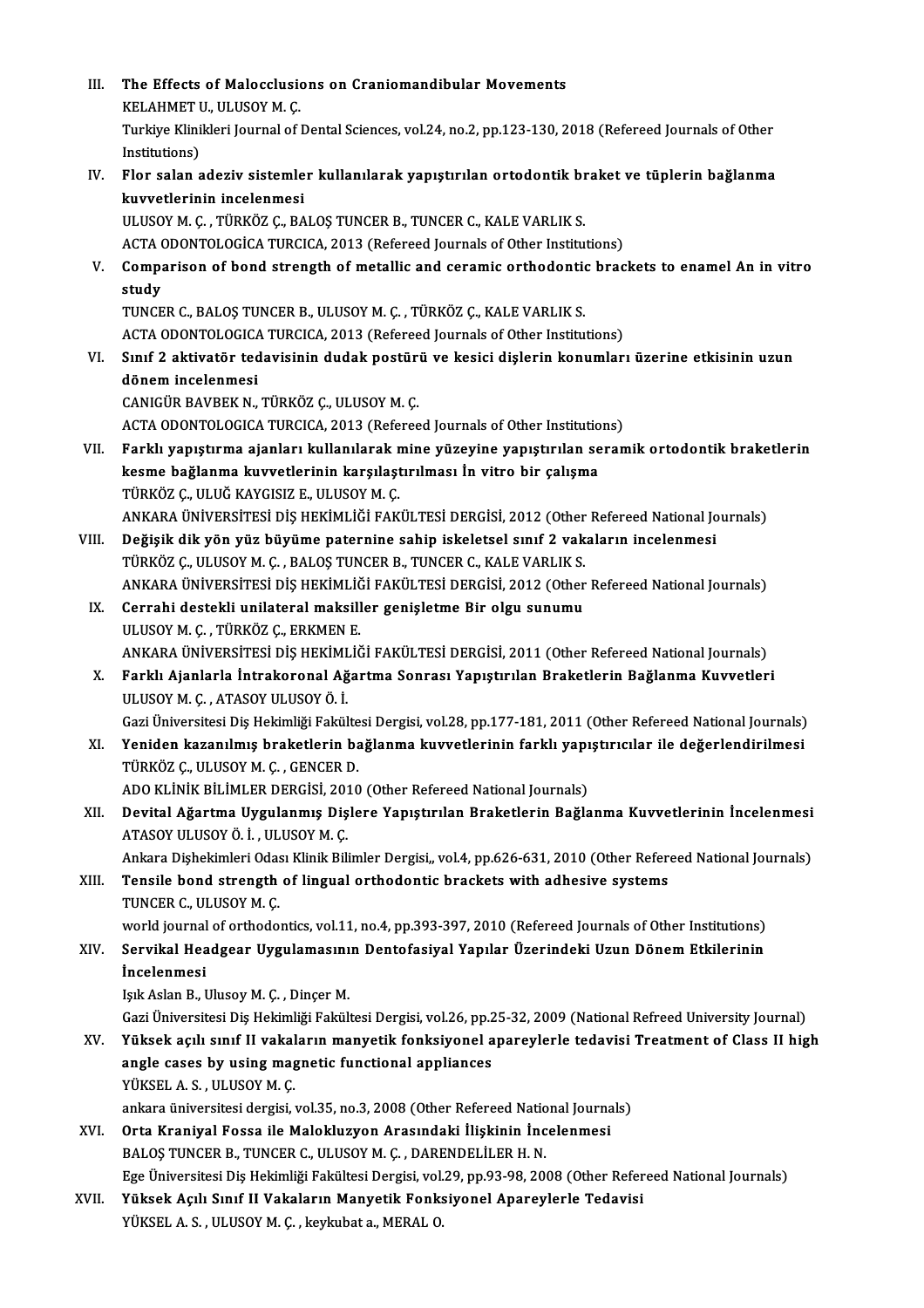|        | Ankara Üniversitesi Diş Hekimliği Fakültesi Dergisi, vol.35, pp.147-158, 2008 (Other Refereed National Journals) |
|--------|------------------------------------------------------------------------------------------------------------------|
| XVIII. | Okluzyonun Temporomandibuler Eklem Disfonksiyonuna Etkisi                                                        |
|        | ULUSOY M. Ç., DARENDELİLER H. N.                                                                                 |
|        | TURKISH JOURNAL OF ORTHODONTICS, vol.21, pp.3-12, 2008 (Refereed Journals of Other Institutions)                 |
| XIX.   | Monokristalin Seramik Braketlerin Kesme Bağlanma Kuvvetlerinin ve Kopma Sonrası Oluşan Artık                     |
|        | Adeziv Miktarının İncelenmesi                                                                                    |
|        | ULUSOY M. Ç., KALE VARLIK S.                                                                                     |
|        | Ankara Üniversitesi Diş Hekimliği Fakültesi Dergisi, vol.35, pp.35-40, 2008 (Other Refereed National Journals)   |
| XX.    | Dört Farklı Ortodontik Braketin Kesme Bağlanma Kuvvetlerinin ve Kopma Sonrası Oluşan Artık                       |
|        | Adeziv Miktarının İncelenmesi                                                                                    |
|        | ULUSOY M. Ç., KALE VARLIK S.                                                                                     |
|        | Gazi Üniversitesi Diş Hekimliği Fakültesi Dergisi, vol.25, pp.7-12, 2008 (Other Refereed National Journals)      |
| XXI.   | Çenelik Uygulamasının Mandibula Üzerinde Oluşturduğu Gerilmenin Üç Boyutlu Sonlu Elemanlar                       |
|        | Yöntemi ile İncelenmesi                                                                                          |
|        | ULUSOY M. Ç., DARENDELİLER H. N.                                                                                 |
|        | Gazi Üniversitesi Diş Hekimliği Fakültesi Dergisi, vol.25, pp.25-32, 2008 (Other Refereed National Journals)     |
| XXII.  | İdeal Okluzyonlu Genç Türk Erişkin Sefalometrik Normlarının Burstone Normları ile Karşılaştırılması              |
|        | BALOS TUNCER B., TUNCER C., ULUSOY M. C., DARENDELİLER H. N., İŞCAN H. N.                                        |
|        | Ankara Üniversitesi Diş Hekimliği Fakültesi Dergisi, vol.34, pp.77-84, 2007 (Other Refereed National Journals)   |
| XXIII. | İskeletsel Açık Kapanışın Ortognatik Cerrahi ile Tedavisi                                                        |
|        | ULUSOY M. Ç., DARENDELİLER H. N.                                                                                 |
|        | Ondokuz Mayıs Üniversitesi Diş Hekimliği Fakültesi Dergisi, vol.8, pp.65-73, 2007 (Other Refereed National       |
|        | Journals)                                                                                                        |
| XXIV.  | Çiğneme Kaslarının Mandibula Üzerinde Oluşturduğu Gerilmenin Üç Boyutlu Sonlu Elemanlar                          |
|        | Yöntemi ile İncelenmesi                                                                                          |
|        | ULUSOY M. Ç.                                                                                                     |
|        | Ankara Üniversitesi Diş Hekimliği Fakültesi Dergisi, vol.34, pp.69-76, 2007 (Other Refereed National Journals)   |
| XXV    | Mine Yüzey Sertliği Üzerine Bitki Çaylarının Etkisinin Değerlendirilmes                                          |
|        | GÖKAY O., MÜJDECİ A., ULUSOY M. Ç.                                                                               |
|        | Ankara Üniversitesi Diş Hekimliği Fakültesi Dergisi, vol.33, pp.143-149, 2006 (Other Refereed National Journals) |
| XXVI.  | Ortodontik Amaçla Kullanılan Yapıştırma Simanları                                                                |
|        | ULUSOY M. Ç., DARENDELİLER H. N.                                                                                 |
|        | Ondokuz Mayıs Üniversitesi Diş Hekimliği Fakültesi Dergisi, vol.7, pp.129-137, 2006 (Other Refereed National     |
|        | Journals)                                                                                                        |

## Books&Book Chapters

ooks & Book Chapters<br>I. 3. Bölüm: Gelişimin Erken Dönemleri<br>Illusov M. C 1990<br>1991 - Solüm: G<br>Ulusoy M. Ç.<br>1115 - Sincel en

Ulusoy M. Ç.<br>in: güncel ortodonti, nilüfer darendeliler, Editor, elsevier- ankara nobel tıp kitabevleri, Ankara, pp.60-83, 2020

- Ulusoy M. Ç.<br>in: güncel ortodonti, nilüfer darendeliler, Editol<br>II. 2. Bölüm: Büyüme ve Gelişim Kavramları.<br>Illusov M. G in: güncel or<br>2. Böl<mark>üm: E</mark><br>Ulusoy M. Ç.<br>in: güncel er
	-

2. Bölüm: Büyüme ve Gelişim Kavramları.<br>Ulusoy M. Ç.<br>in: güncel ortodonti, nilüfer darendeliler, Editor, Elsevier- Ankara Nobel Tıp Kitabevleri, Ankara, pp.18-59, 2020<br>4. Bölüm: Colisimin Cos Dönemleri.

# Ulusoy M. Ç.<br>in: güncel ortodonti, nilüfer darendeliler<br>III. **4. Bölüm: Gelişimin Geç Dönemleri**<br>ULUSOY M. Ç. in: güncel ort<mark><br>4. Bölüm: Ge<br>ULUSOY M. Ç.<br>in: güncel erte</mark>

4. Bölüm: Gelişimin Geç Dönemleri<br>ULUSOY M. Ç.<br>in: güncel ortodonti, nilüfer darendeliler, Editor, elsevier- ankara nobel tıp kitabevleri, Ankara, pp.84-106, 2020<br>İskeletesi Sınıf II Olsularda KullanılanHarran, Aktivetörü

# IV. İskeletsel Sınıf II Olgularda KullanılanHerren Aktivatörü ve Forsus AygıtınınKesici Dişler Üzerindeki<br>EtkilerininKarşılaştırılması in: güncel ortodonti, nilüfer dai<br>İskeletsel Sınıf II Olgularda<br>EtkilerininKarşılaştırılması<br>sənləvə uludağ a. III USOY M. (

çankaya uludağ e., ULUSOY M. Ç.

in: Türkiye Klinikleri Ortodonti -Sınıf II Malokluzyonların Teşhis ve Tedavisi, Nilüfer Darendeliler, Editor, Türkiye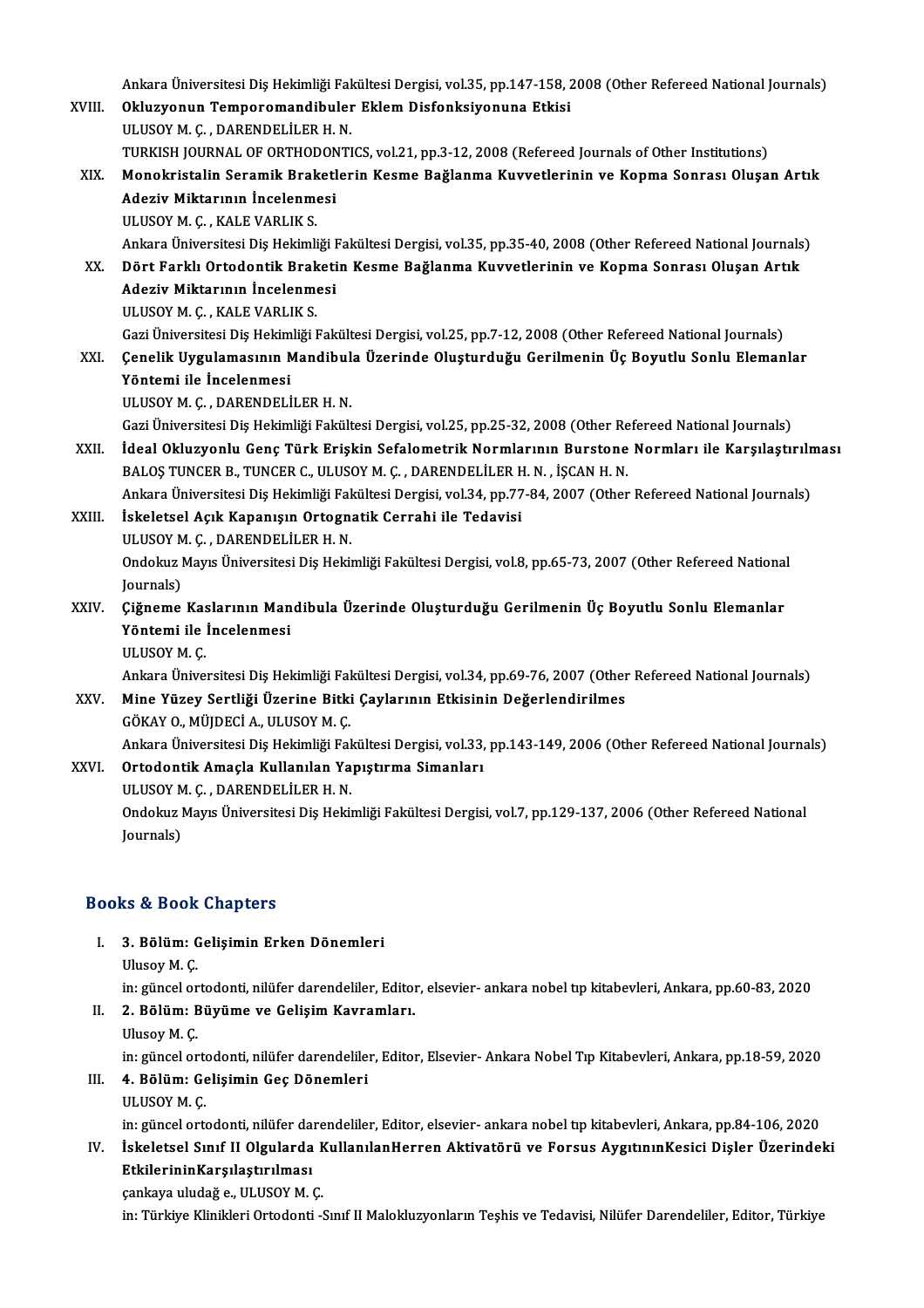Klinikleri, Ankara, pp.57-65, 2019<br>Fonsus Avgıtı

V. Forsus Aygıtı Klinikleri, Ankara, pp.57-65, 201<br>Forsus Aygıtı<br>çankaya uludağ e., ULUSOY M. Ç.<br>in: Türkiye Klinikleri Ortadanti Forsus Aygıtı<br>çankaya uludağ e., ULUSOY M. Ç.<br>in: Türkiye Klinikleri Ortodonti - Sınıf II Malokluzyonların Teşhis ve Tedavisi, Nilüfer Darendeliler, Editor, Türkiye<br>Klinikleri, Ankara, pp.50,56,2010 çankaya uludağ e., ULUSOY M. Ç.<br>in: Türkiye Klinikleri Ortodonti - Sı<br>Klinikleri, Ankara, pp.50-56, 2019<br>Pental Ölsüler ve Calısma Med Klinikleri, Ankara, pp.50-56, 2019

VI. Dental Ölçüler ve Çalışma Modeli Hazırlanması<br>ULUSOY M. Ç. in: Ortodontinin Temelleri Tanı ve Tedavi, Erhan Özdiler, Editor, Atlas Kitapçılık, Ankara, pp.19-31, 2013

# Refereed Congress / Symposium Publications in Proceedings

- efereed Congress / Symposium Publications in Proceedings<br>I. Ortodontik Yapıştırıcıdan Salınan Bisfenol A'nın İn-vitro Olarak Değerlendirilmesi.<br>Areka Ayar B. Vit Dipim E. BODUR O.C. BALOS TUNGER B. ULUSOV M.C. TUNGER C. Arslan Avan B., YİLDİRİM E., BODUR O.C. , BALOŞ TUNCER B., ULUSOY M. Ç. , TUNCER C.<br>Arslan Avan B., YİLDİRİM E., BODUR O. C. , BALOŞ TUNCER B., ULUSOY M. Ç. , TUNCER C.<br>Frajiyas Üniversitesi Uluslararası Diş Hakimliği Kang Ortodontik Yapıştırıcıdan Salınan Bisfenol A'nın İn-vitro Olarak Değerlendirilmes<br>Arslan Avan B., YİLDİRİM E., BODUR O. C. , BALOŞ TUNCER B., ULUSOY M. Ç. , TUNCER C.<br>Erciyes Üniversitesi Uluslararası Diş Hekimliği Kongres Arslan Avan B., YİLDİRİM E., BODUR O. C. , BALOŞ TUNCER B., ULUSOY M. Ç. , TUNCER C.<br>Erciyes Üniversitesi Uluslararası Diş Hekimliği Kongresi, Kayseri, Turkey, 26 February 2020<br>II. Miniplaklarin Ağiz İçine Cerrahi Yönt
- Erciyes Üniversitesi Uluslararası Diş Hekimliği Kongresi, Kayseri, Turkey, 26 February 2020<br>Miniplaklarin Ağiz İçine Cerrahi Yönteme Başvurulmadan Yerleştirilmesi İçinGeliştirilen Yeni Bir<br>Uygulama: 3-Boyutlu Sonlu Elemanl Miniplaklarin Ağiz İ<sub>!</sub><br>Uygulama: 3-Boyutlı<br>aykaç v., ULUSOY M. Ç.<br>16 Illuslararası Türk G Uygulama: 3-Boyutlu Sonlu Elemanlar Stres Analizi ileUygulamaı<br>aykaç v., ULUSOY M. Ç.<br>16. Uluslararası Türk Ortodonti Dernegi Kongresi, 13 - 17 October 2018<br>Sef reytinyağı, sove yağı ve HBSS'nin periodontal lisement büsy

- aykaç v., ULUSOY M. Ç.<br>16. Uluslararası Türk Ortodonti Dernegi Kongresi, 13 17 October 2018<br>III. Saf zeytinyağı, soya yağı ve HBSS'nin periodontal ligament hücrelerinin canlılığına etkisi.<br>Atasay Ulusoy Ö. İ. Flasi M. A. 16. Uluslararası Türk Ortodonti Dernegi Kongresi, 13 - 17 Octol<br>Saf zeytinyağı, soya yağı ve HBSS'nin periodontal ligame<br>Atasoy Ulusoy Ö. İ. , Ekici M. A. , Alaçam T., Barış E., Ulusoy M. Ç.<br>8. Uluslararası Endodonti Sampa Saf zeytinyağı, soya yağı ve HBSS'nin periodontal ligament hücrel<br>Atasoy Ulusoy Ö. İ. , Ekici M. A. , Alaçam T., Barış E., Ulusoy M. Ç.<br>8. Uluslararası Endodonti Sempozyumu, Adana, Turkey, 10 - 13 May 2018<br>sınıf 3 maloklüz Atasoy Ulusoy Ö. İ. , Ekici M. A. , Alaçam T., Barış E., Ulusoy M. Ç.<br>8. Uluslararası Endodonti Sempozyumu, Adana, Turkey, 10 - 13 May 2018<br>IV. sınıf 3 maloklüzyona sahip hastaya ortodontik ve restoratif yaklaşım<br>danas
- 8. Uluslararası Endodonti Se<br>sınıf 3 maloklüzyona sah<br>daneshvar n., ULUSOY M. Ç.<br>Besteratif Dishekimliği Derr daneshvar n., ULUSOY M. Ç.<br>Restoratif Dişhekimliği Derneği 21. Uluslararası Bilimsel Kongresi, 1 - 03 December 2017

# daneshvar n., ULUSOY M. Ç.<br>Restoratif Dişhekimliği Derneği 21. Uluslararası Bilimsel Kongresi, 1 - 03 Decemb<br>V. estetik braketlerin renk stabilitelerinin incelenmesi ve karşılaştırılması<br>III USOY M. C. dansekyar n Restoratif Dişhekimliği Dern<br>estetik braketlerin renk :<br>ULUSOY M. Ç. , daneshvar n.<br>15. uluslaranası türk artada: estetik braketlerin renk stabilitelerinin incelenmesi ve karşılaştırılm<br>ULUSOY M. Ç. , daneshvar n.<br>15. uluslararası türk ortodonti derneği sempozyumu, 5 - 07 November 2017<br>Ortodontik hraketlerin anaks bulusuların doğruluğ

- VLUSOY M. Ç. , daneshvar n.<br>15. uluslararası türk ortodonti derneği sempozyumu, 5 07 November 2017<br>VI. Ortodontik braketlerin apeks bulucuların doğruluğu üzerine etkisi Genç Şen Ö., ATASOY ULUSOY Ö. İ., Nayır Paltun Y., ULUSOY M. Ç. Ortodontik braketlerin apeks bulucuların doğruluğu üzerine etkisi<br>Genç Şen Ö., ATASOY ULUSOY Ö. İ. , Nayır Paltun Y., ULUSOY M. Ç.<br>Türk Diş Hekimleri Birliği 23.Uluslararası Dişhekimliği Kongresi, 21 - 24 September 2017<br>ma
- VI . maxil ary expansion of unilateral posterior crossbite cases:evaluation of application activity with Türk Diş Hekimleri Birliği 23.Ulus<br>maxillary expansion of unilat<br>finite element stress analysis<br>dežen.m. UU USOV M.C maxillary expansion<br>finite element stress<br>doğan m., ULUSOY M. Ç.<br>sunansan arthadantis s finite element stress analysis<br>doğan m., ULUSOY M. Ç.<br>european orthodontic society 2017 congress, Switzerland, 6 - 10 June 2017

# doğan m., ULUSOY M. Ç.<br>european orthodontic society 2017 congress, Switzerland, 6 - 10 June 2017<br>VIII. Angle Sınıf II Bölüm 1 Olgunun Tedavisi ve 1 Yıllık Takibi Bir Olgu Sunumu<br>sələbəldin 3 - ULUSOY M. C european orthodontic socient<br>Angle Sinif II Bölüm 1 0<br>salahaldin a., ULUSOY M. Ç.<br>15 Uluslararası Türk Ortod Angle Sınıf II Bölüm 1 Olgunun Tedavisi ve 1 Yıllık Takibi Bir Olgu Sunumu<br>salahaldin a., ULUSOY M. Ç.<br>15. Uluslararası Türk Ortodonti Derneği Kongresi, Antalya, Turkey, 1 - 05 October 2016<br>Sınıf 2 yakaların aktiyatörle fo

- salahaldin a., ULUSOY M. Ç.<br>15. Uluslararası Türk Ortodonti Derneği Kongresi, Antalya, Turkey, 1 05 October 2016<br>IX. Sınıf 2 vakaların aktivatörle fonksiyonel olarak tedavisini takiben hyoid kemiğin konumundaki<br>doğisimle 15. Uluslararası Türk Ortodonti Derneği Kongresi, Antalya, Turkey, 1 - 05 Octob<br>Sınıf 2 vakaların aktivatörle fonksiyonel olarak tedavisini takiben hyo<br>değişimlerin ve havayolu boyutlarının uzun dönem değerlendirilmesi<br>ULU Sınıf 2 vakaların aktivatörle fonksiyonel olarak tedavisini takiben hyoid kemiğin<br>değişimlerin ve havayolu boyutlarının uzun dönem değerlendirilmesi<br>ULUSOY M. Ç. , CANIGÜR BAVBEK N., BALOŞ TUNCER B., TUNCER C., TÜRKÖZ Ç., değişimlerin ve havayolu boyutlarının uzun dönem değerlendirilmesi<br>ULUSOY M. Ç. , CANIGÜR BAVBEK N., BALOŞ TUNCER B., TUNCER C., TÜRKÖZ Ç., DOĞAN<br>XIII.Uluslararası Türk Ortodonti Derneği Sempozyumu, Turkey, 3 - 05 November XIII. Uluslararası Türk Ortodonti Derneği Sempozyumu, Turkey, 3 - 05 November 2013
- X. Farklı vertikal kraniyofasiyal özellikteki hastalarda yüz maskesinin faringeal havayolu boyutlarına<br>etkisi Farklı vertikal kraniyofasiyal özellikteki hastalarda yüz maskesinin faringe<br>etkisi<br>BALOŞ TUNCER B., ULUSOY M. Ç. , TUNCER C., TÜRKÖZ Ç., KALE VARLIK S., ALPAT D.<br>12. Uluslararası Türk Ortadanti Derneği Semnegyumu, İstanbu etkisi<br>BALOŞ TUNCER B., ULUSOY M. Ç. , TUNCER C., TÜRKÖZ Ç., KALE VARLIK S., ALPAT D.<br>13. Uluslararası Türk Ortodonti Derneği Sempozyumu, İstanbul, Turkey, 3 - 05 November 2013<br>Evalustion of different enemal conditioning t
	-
- BALOS TUNCER B., ULUSOY M. Ç. , TUNCER C., TÜRKÖZ Ç., KALE VARLIK S., ALPAT D.<br>13. Uluslararası Türk Ortodonti Derneği Sempozyumu, İstanbul, Turkey, 3 05 November 20<br>XI. Evaluation of different enamel conditioning techni 13. Uluslararası Türk Ortodonti Derneği Sempozyumu, İstanbul, Turkey, 3 - 05 November 2013<br>Evaluation of different enamel conditioning techniques for orthodontic bonding<br>TÜRKÖZ Ç., ULUSOY M. Ç. , KORUNMUŞ E.

87th Congress of the European Orthodontic Society, İstanbul, Turkey, 19 - 23 June 2011

TÜRKÖZ Ç., ULUSOY M. Ç. , KORUNMUŞ E.<br>87th Congress of the European Orthodontic Society, İstanbul, Turkey, 19 - 23 June 2011<br>XII. Bond strength to lingual surface enamel in mandibular incisors with different bonding system 87th Congress of the European Orthodontic Society, İstai<br>Bond strength to lingual surface enamel in mandil<br>TÜRKÖZ Ç., BALOŞ TUNCER B., ULUSOY M. Ç. , TUNCER C.